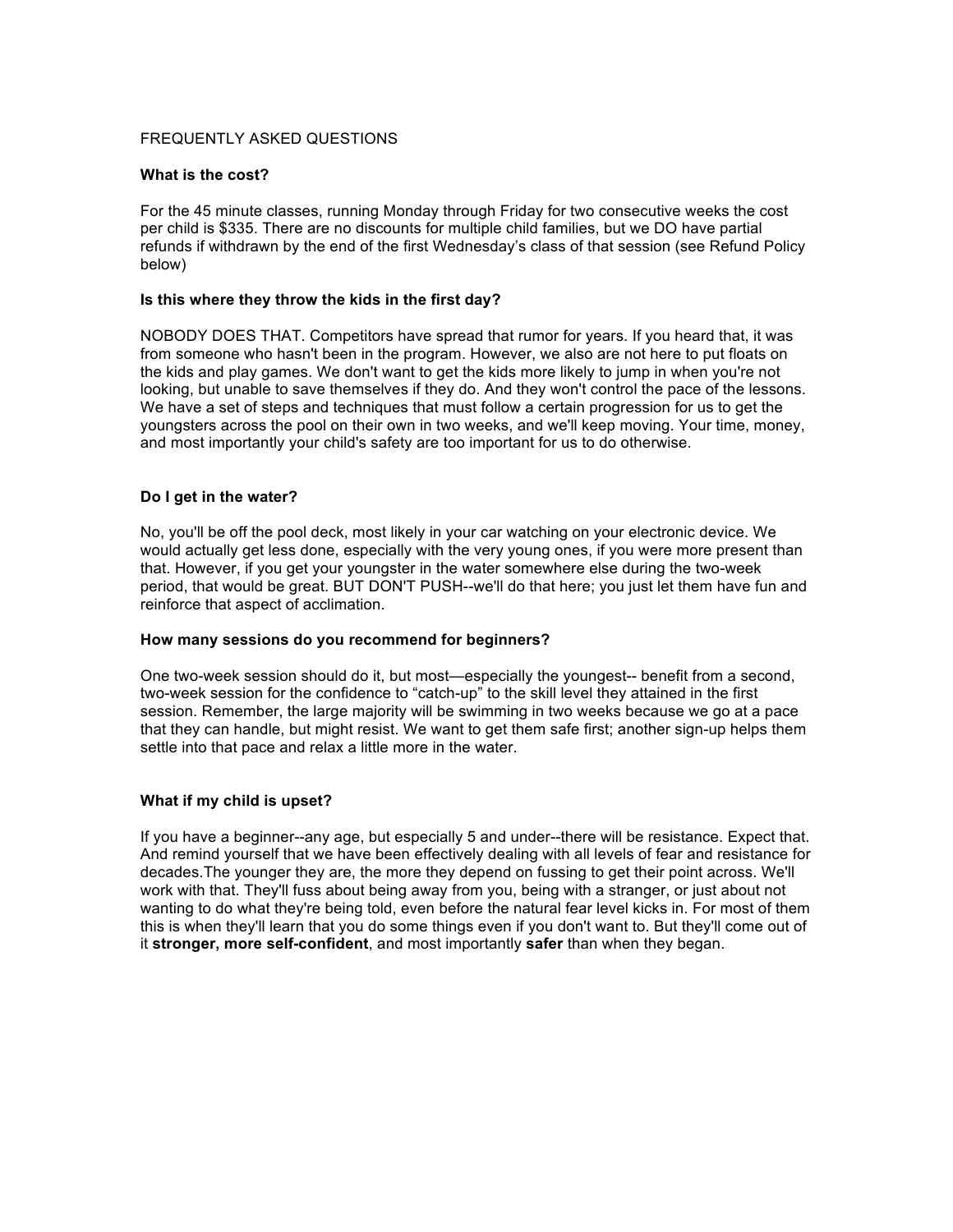# **What if my child doesn't want to come back?**

Drowning is the leading cause of unexpected death for 5 and unders in this country. That may sound melodramatic, but it's true--it is a very real threat that we're looking to minimize by getting the youngsters safer in the water. A normal kid--a normal adult--is going to have to face and conquer fear. But when there's an immanent threat, we need to work through it NOW. We'll work with that; We've had great success working thousands of fearful kids through that; you work on being resolute at home that lessons will continue until your youngster is safe. Positively reinforce what we've been doing for three decades successfully, and come in for a pep talk if you need it. It is absolutely normal for this to be harder on a Mom or Dad than the little ones that we're empowering. But know this: it won't be easier next year--every year older without getting safe in the water increases the resistance and fear level. Stick with it--you'll be glad you did, while possibly preventing an unspeakable loss.

# **How young do you take them?**

The children must be at least 30 months and potty trained for four months by the first day of lessons.

# **Can my two kids be in the same class?**

Same hour, yes. Same class of 5, not likely. We will evaluate the youngsters the first day according to skill level, and sometimes even age and size, and then put them in groups of like individuals. But if you have two of your own in the same class and don't think that will work well (you know that better than we), talk to the program director or supervisory staff, and we'll evaluate more closely.

# **I can't make my registered time this Wednesday. Can I come to a different time that day?**

No. Sorry, the only time we'll do a make-up is if for some reason the pool is closed on a particular day. Once the classes are set, that's it. We won't put strays into your child's small class, and we won't do that the other way around. Get to the pool as many times as possible in the two weeks, and we'll get as much accomplished--and often more--than any other lesson program in the greater Philadelphia area.

## **If my child has a cold and can't make it for a day, can I make that class up?**

No, Sorry. See above.

## **My child is 5 and doesn't fit into most water diapers. What do I do?**

First, don't wait until right before the lessons start to ask this. You might want to have them delivered. But if you google "swim diapers for older kids", you should find plenty of options—both disposable and re-useable types.